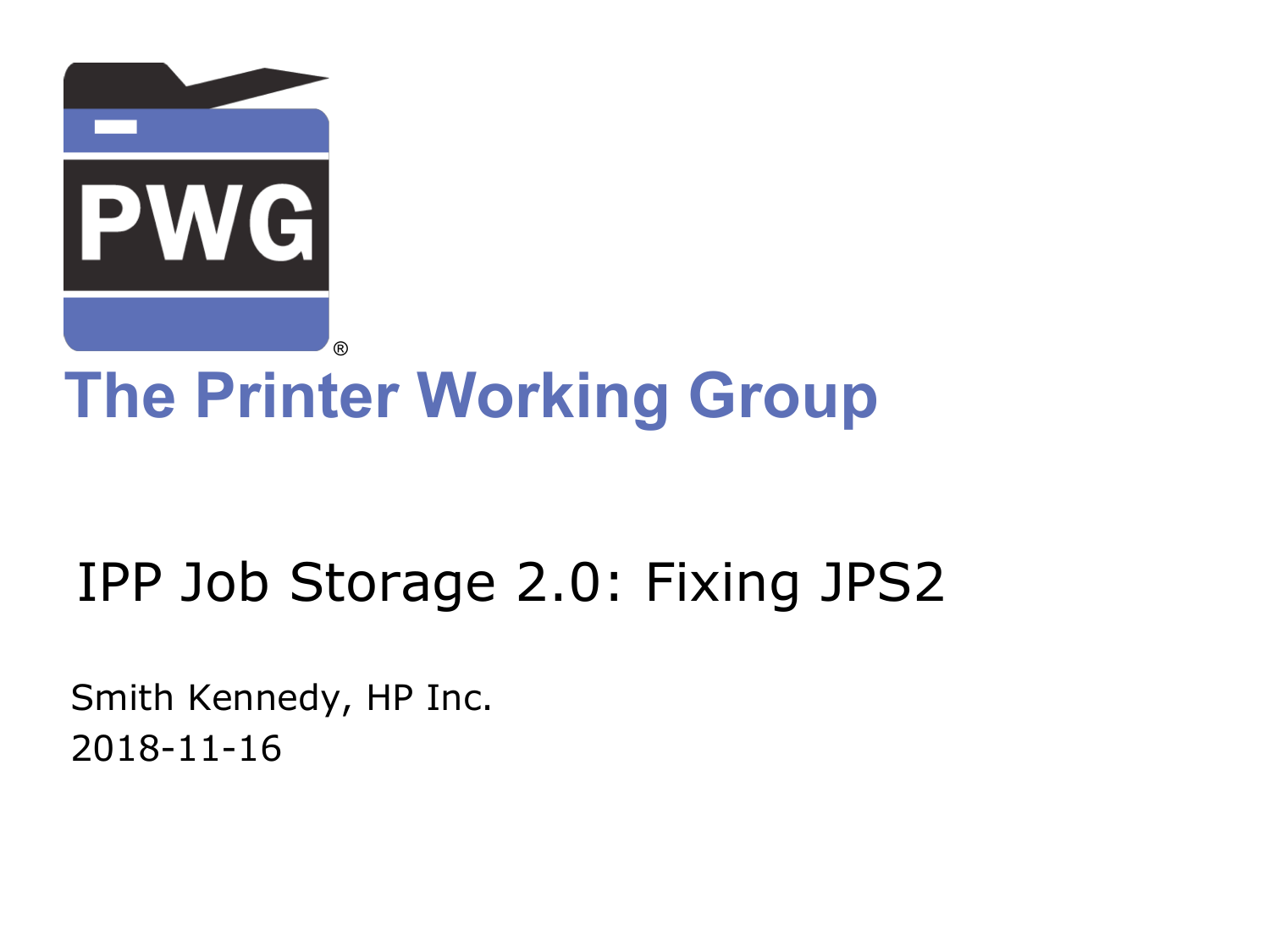

- Job Save  $\rightarrow$  Feature solution did not fully satisfy the requirements from the use cases
- Proof Print  $\rightarrow$  Retention time duration for Proof Print Jobs is ambiguous
- "job-password" feature is incompatible with both the Job Save and Proof Print features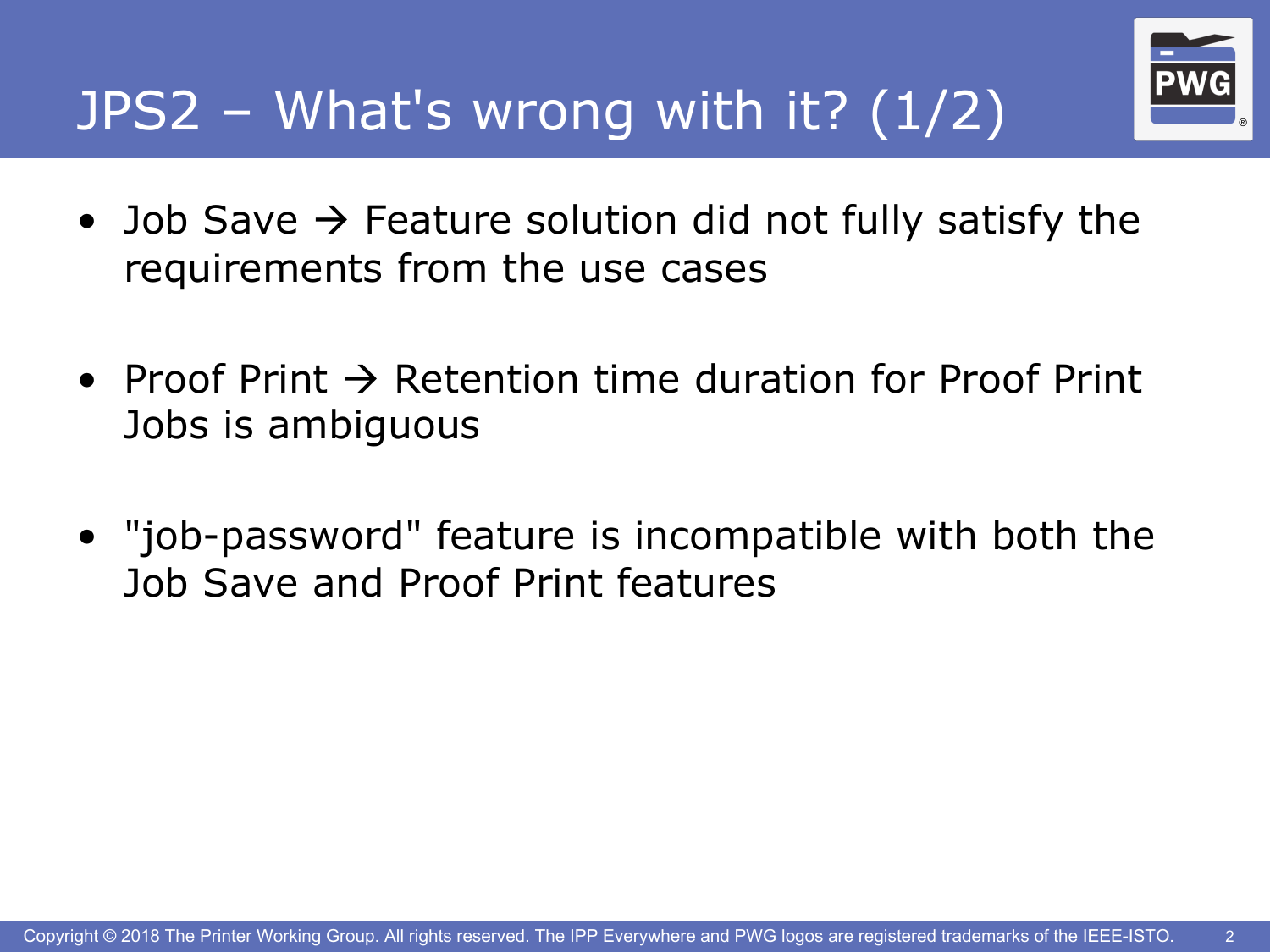

- Issues identified at August 2018 F2F:
	- job-save-disposition does not create a Saved Job as defined in JPS2, it saves the output to the specified destination (which may or may not be sufficient to recreate the original Job - all implementation-specific, determined by output mimeMediaType)
	- No way to specify a serialized IPP object representation (application/ipp is a message format, not a serialization format)
	- proof-print asks for a Job to be retained but does not guarantee it is retained indefinitely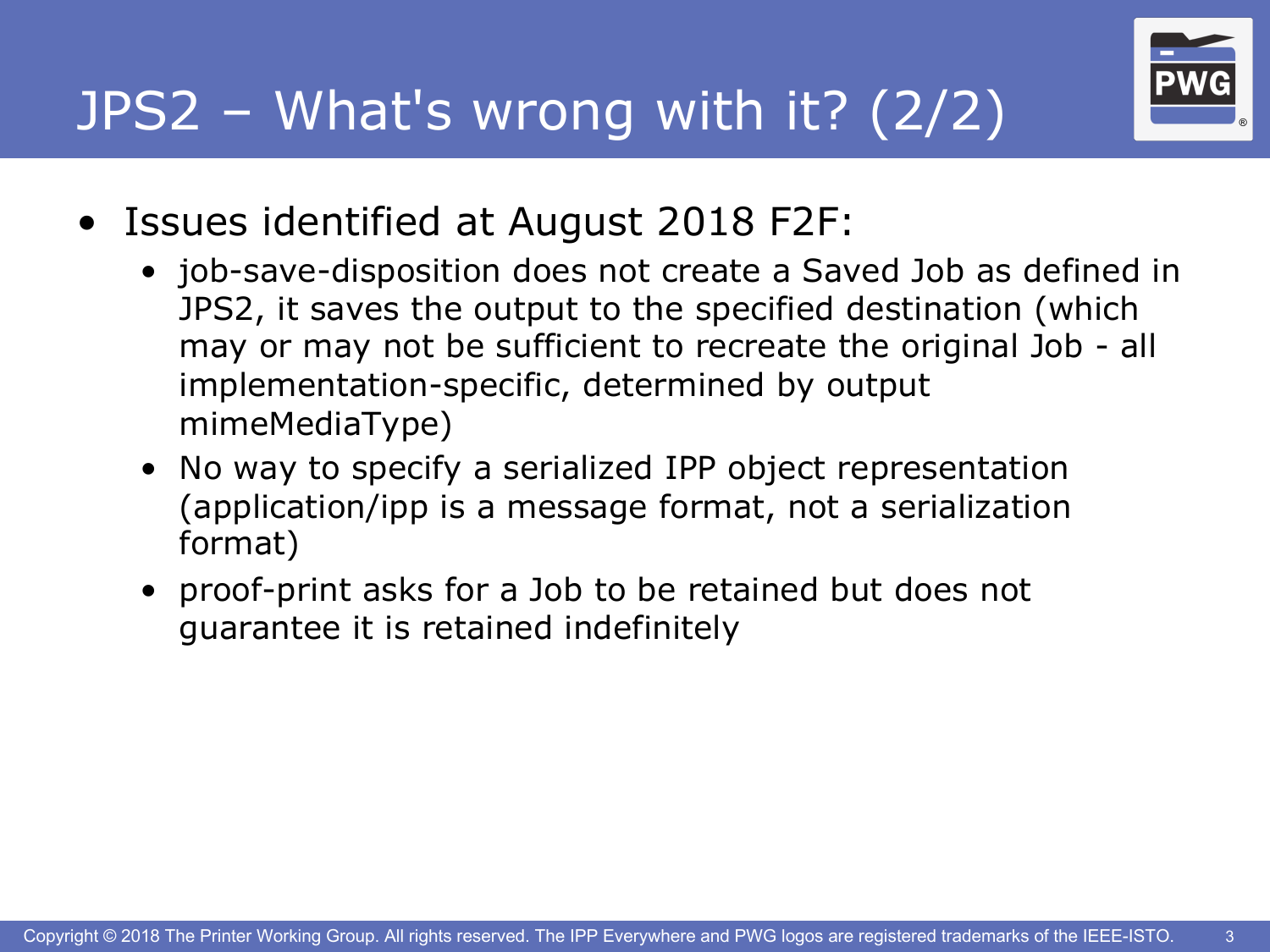



- 1. Develop a system of attributes that can be used together to support the Job Storage, Proof Print, and Reprint Job use cases from 5100.11-2010 along with those in this deck and other relevant additions. The system MUST resolve all the ambiguity and incompatibility issues described earlier.
- 2. Clean up and deprecate whatever attributes are displaced by this new solution
- 3. Resolve any errata / editorial issues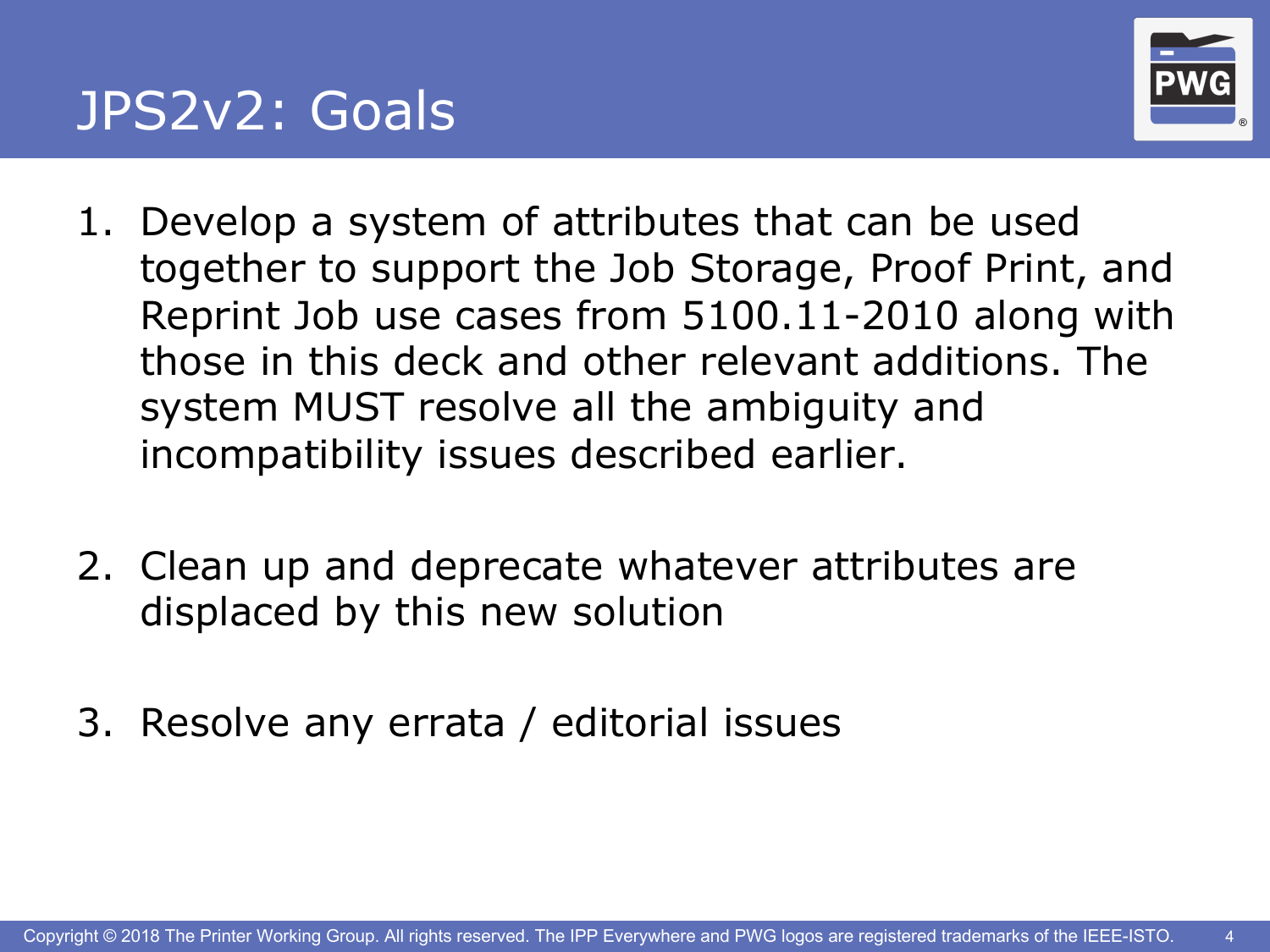#### Target Use Cases

- Hold Job Until User Release
	- Using User authentication
	- Using Job authentication
		- "job-password" or new "job-print-password"
- Job Save With Password
- Proof Print
	- Job Retention Duration (new "job-retain-until" and "job-retainuntil-time" attributes)
- Use Cases in 5100.11 (Proof Print, Job Save, Reprint Job)
	- Mostly adequate but not clearly satisfied by the IPP attribute semantics

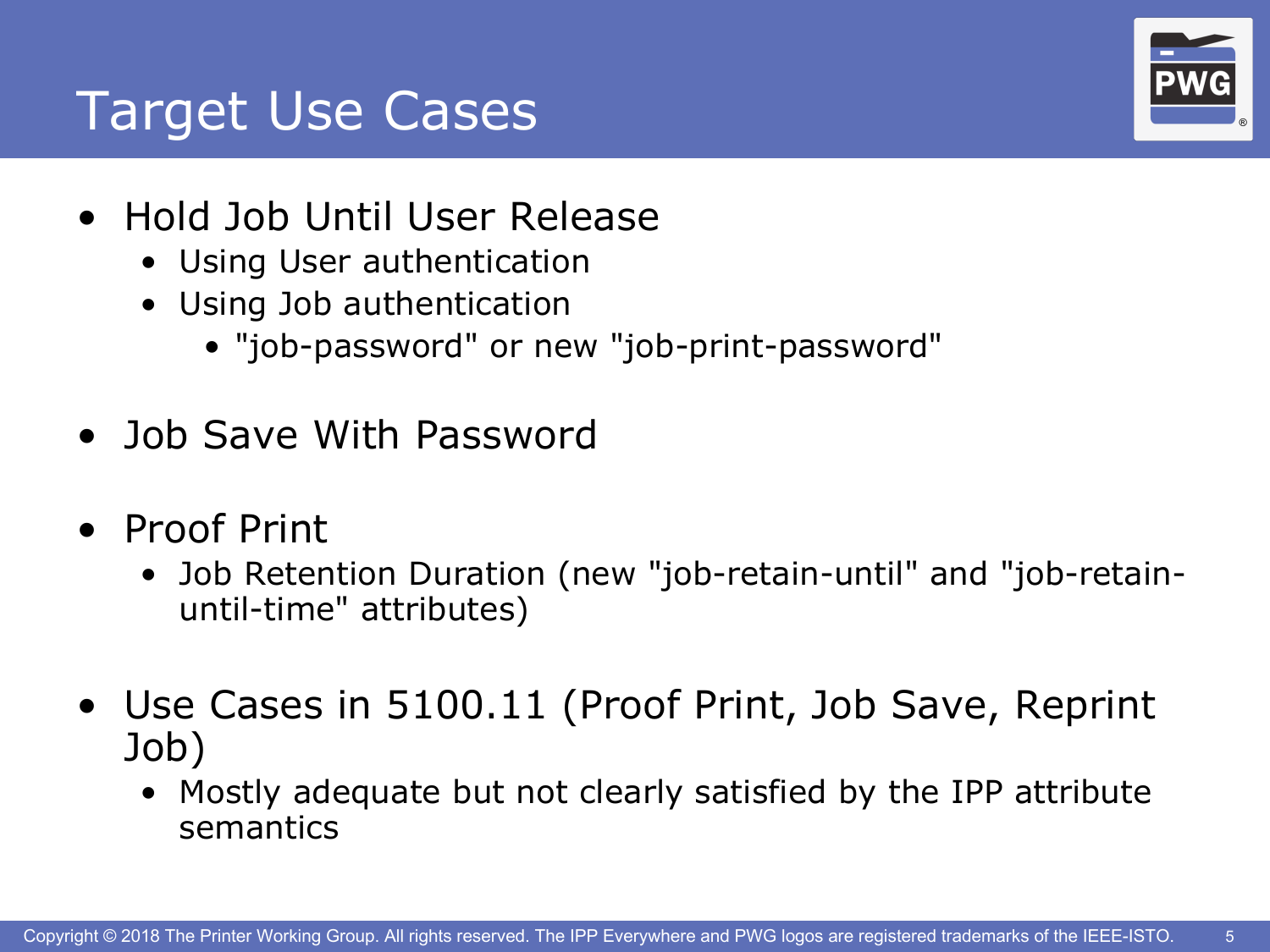

- Hold a Pending Job (not really a "stored job")
	- Submitted Job stays in 'pending-held' or 'pending' until "released"
		- Release via IPP
		- Release via non-IPP (control panel, management console)
	- Release MAY be guarded by a password (alphanumeric or numeric-only) but not required
- Store a Job for later re-printing
	- Store Only or Print-and-Store (latter different than Proof Print)
	- Associate with user identity
- Proof Print
	- Print one copy of a multiple copy job for review; release remaining copies, to be printed potentially from other input source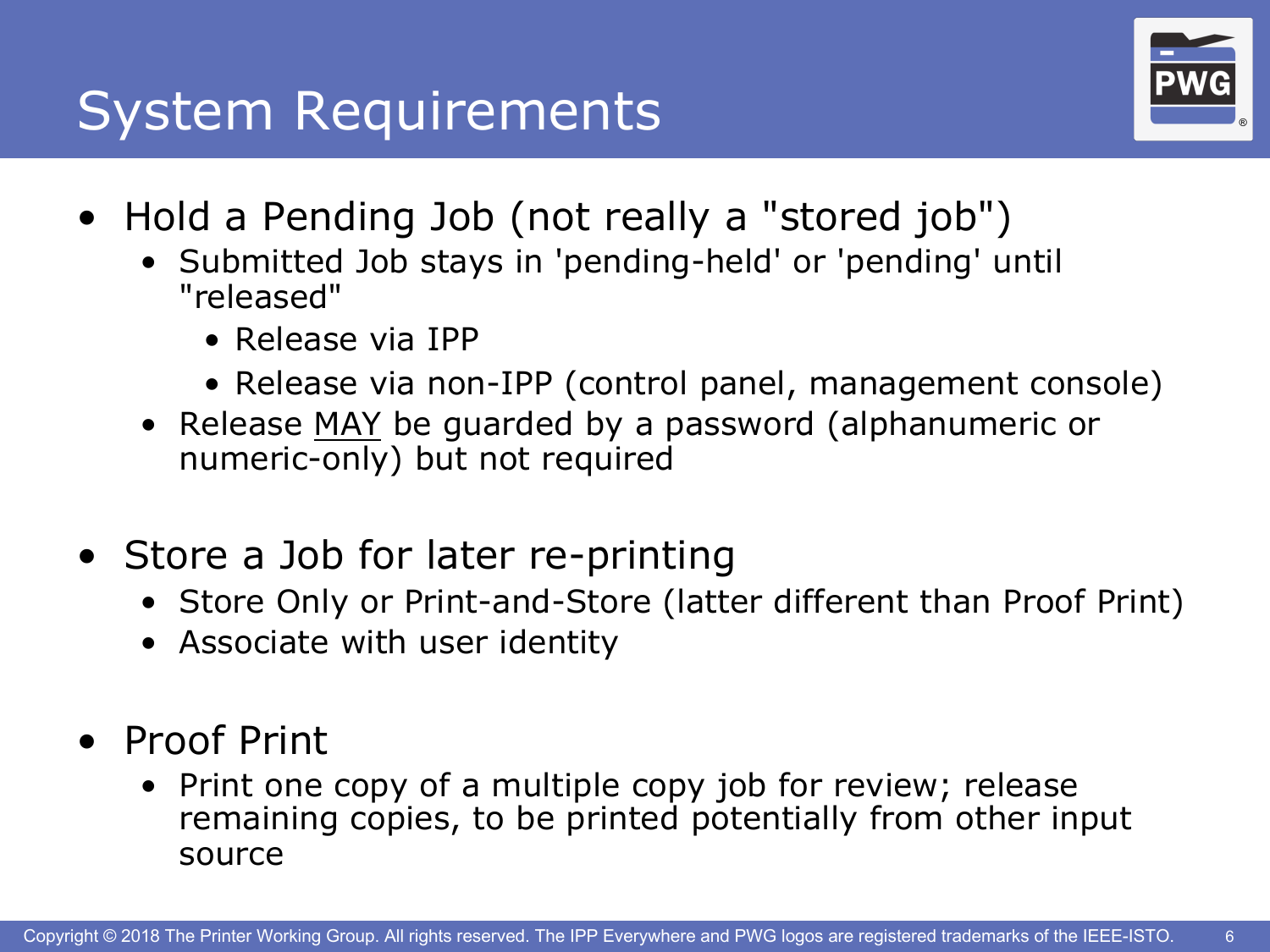### 5100.11 – Deprecations



- "job-save"
	- Doesn't satisfy all the use case requirements
	- Existing definition has polluted semantics and expectations
- "proof-print"
	- Intersects with "job-save" in certain ways that are vaguely defined
	- Retention duration is not clearly defined (implementationspecific)
- "job-password" / "job-password-encryption"?
	- Does this need to be deprecated? Or does it do what we want it to do for the Hold Job case?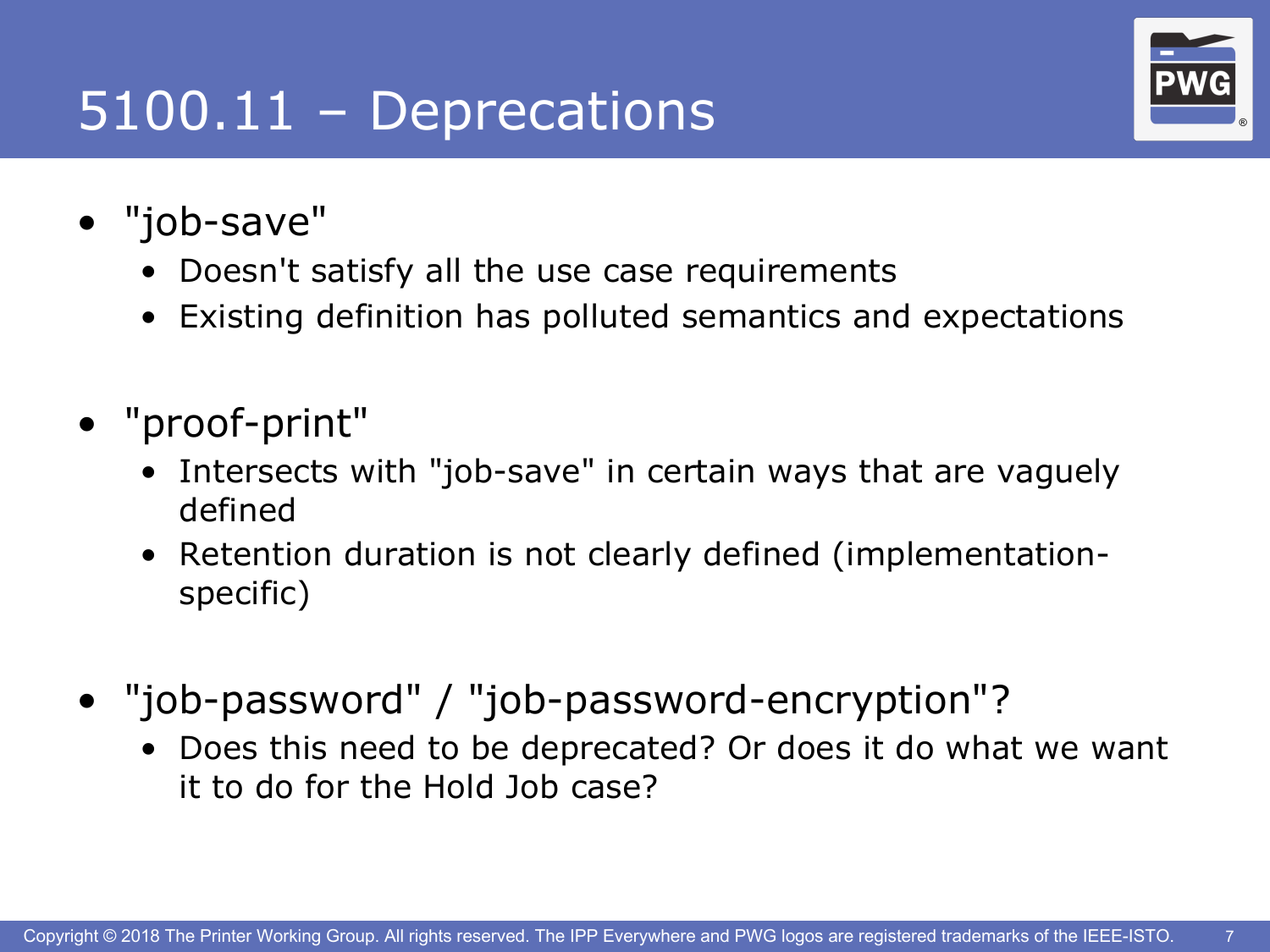# 5100.11 – Additions



- "job-password-repertoire"
	- Defined in **[IPP Job Password Repertoire](https://ftp.pwg.org/pub/pwg/ipp/whitepaper/wp-job-password-repertoire-20160101.pdf)**
	- Should be deprecated if "job-password" is deprecated
- "job-retain-until" (dateTime)
	- Discussed at the August F2F
- Replacement for "job-save" and "proof-print"